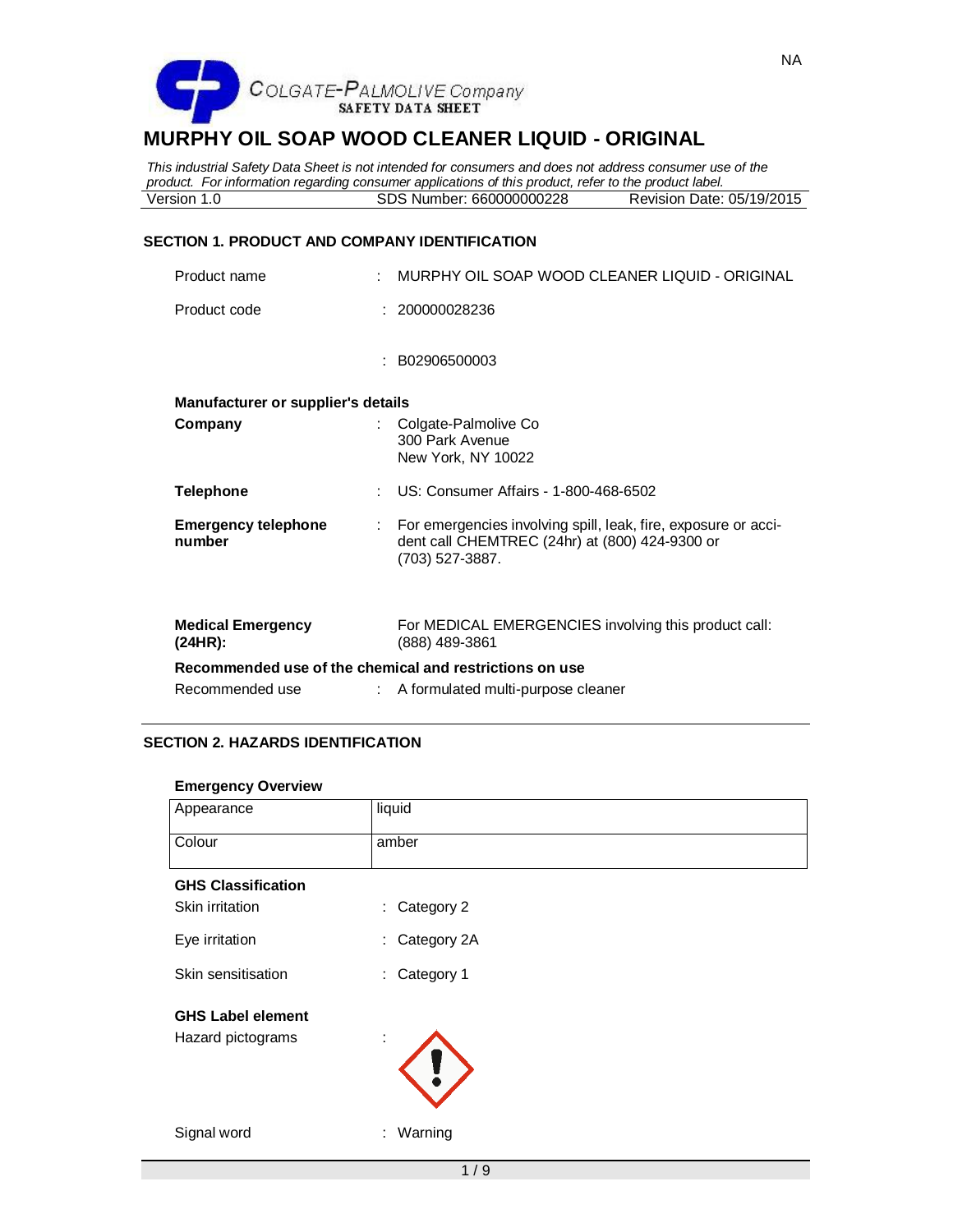

*This industrial Safety Data Sheet is not intended for consumers and does not address consumer use of the product. For information regarding consumer applications of this product, refer to the product label.* SDS Number: 660000000228

| <b>Hazard statements</b>                      | : H315 Causes skin irritation.<br>H317 May cause an allergic skin reaction.<br>H319 Causes serious eye irritation.                                                                                                                                                                                                                                                                                                                                                                                                                                                                                                                                                                                                                                                                                                                                                    |
|-----------------------------------------------|-----------------------------------------------------------------------------------------------------------------------------------------------------------------------------------------------------------------------------------------------------------------------------------------------------------------------------------------------------------------------------------------------------------------------------------------------------------------------------------------------------------------------------------------------------------------------------------------------------------------------------------------------------------------------------------------------------------------------------------------------------------------------------------------------------------------------------------------------------------------------|
| Precautionary statements                      | $:$ Prevention:<br>P261 Avoid breathing dust/fume/gas/mist/vapours/spray.<br>P264 Wash skin thoroughly after handling.<br>P272 Contaminated work clothing should not be allowed out of<br>the workplace.<br>P280 Wear eye protection/ face protection.<br>P280 Wear protective gloves.<br><b>Response:</b><br>P302 + P352 IF ON SKIN: Wash with plenty of soap and water.<br>P305 + P351 + P338 IF IN EYES: Rinse cautiously with water<br>for several minutes. Remove contact lenses, if present and easy<br>to do. Continue rinsing.<br>P333 + P313 If skin irritation or rash occurs: Get medical advice/<br>attention.<br>P337 + P313 If eye irritation persists: Get medical advice/ atten-<br>tion.<br>P362 Take off contaminated clothing and wash before reuse.<br>Disposal:<br>P501 Dispose of contents/ container to an approved waste dis-<br>posal plant. |
| <b>Potential Health Effects</b><br>Inhalation | : No adverse effects due to inhalation are expected.                                                                                                                                                                                                                                                                                                                                                                                                                                                                                                                                                                                                                                                                                                                                                                                                                  |
| <b>Skin</b>                                   | May cause skin irritation upon prolonged contact.                                                                                                                                                                                                                                                                                                                                                                                                                                                                                                                                                                                                                                                                                                                                                                                                                     |
| Eyes                                          | : Causes eye irritation on direct contact.                                                                                                                                                                                                                                                                                                                                                                                                                                                                                                                                                                                                                                                                                                                                                                                                                            |
| Ingestion                                     | May be harmful if swallowed in large quantities.                                                                                                                                                                                                                                                                                                                                                                                                                                                                                                                                                                                                                                                                                                                                                                                                                      |
| Aggravated Medical Condi-<br>tion             | : None known.                                                                                                                                                                                                                                                                                                                                                                                                                                                                                                                                                                                                                                                                                                                                                                                                                                                         |
| Carcinogenicity:                              |                                                                                                                                                                                                                                                                                                                                                                                                                                                                                                                                                                                                                                                                                                                                                                                                                                                                       |
| <b>IARC</b>                                   | No component of this product present at levels greater than or<br>equal to 0.1% is identified as probable, possible or confirmed<br>human carcinogen by IARC.                                                                                                                                                                                                                                                                                                                                                                                                                                                                                                                                                                                                                                                                                                         |
| <b>ACGIH</b>                                  | No component of this product present at levels greater than or<br>equal to 0.1% is identified as a carcinogen or potential carcino-<br>gen by ACGIH.                                                                                                                                                                                                                                                                                                                                                                                                                                                                                                                                                                                                                                                                                                                  |
| <b>OSHA</b>                                   | No component of this product present at levels greater than or<br>equal to 0.1% is identified as a carcinogen or potential carcino-<br>gen by OSHA.                                                                                                                                                                                                                                                                                                                                                                                                                                                                                                                                                                                                                                                                                                                   |
| <b>NTP</b>                                    | No component of this product present at levels greater than or<br>equal to 0.1% is identified as a known or anticipated carcinogen                                                                                                                                                                                                                                                                                                                                                                                                                                                                                                                                                                                                                                                                                                                                    |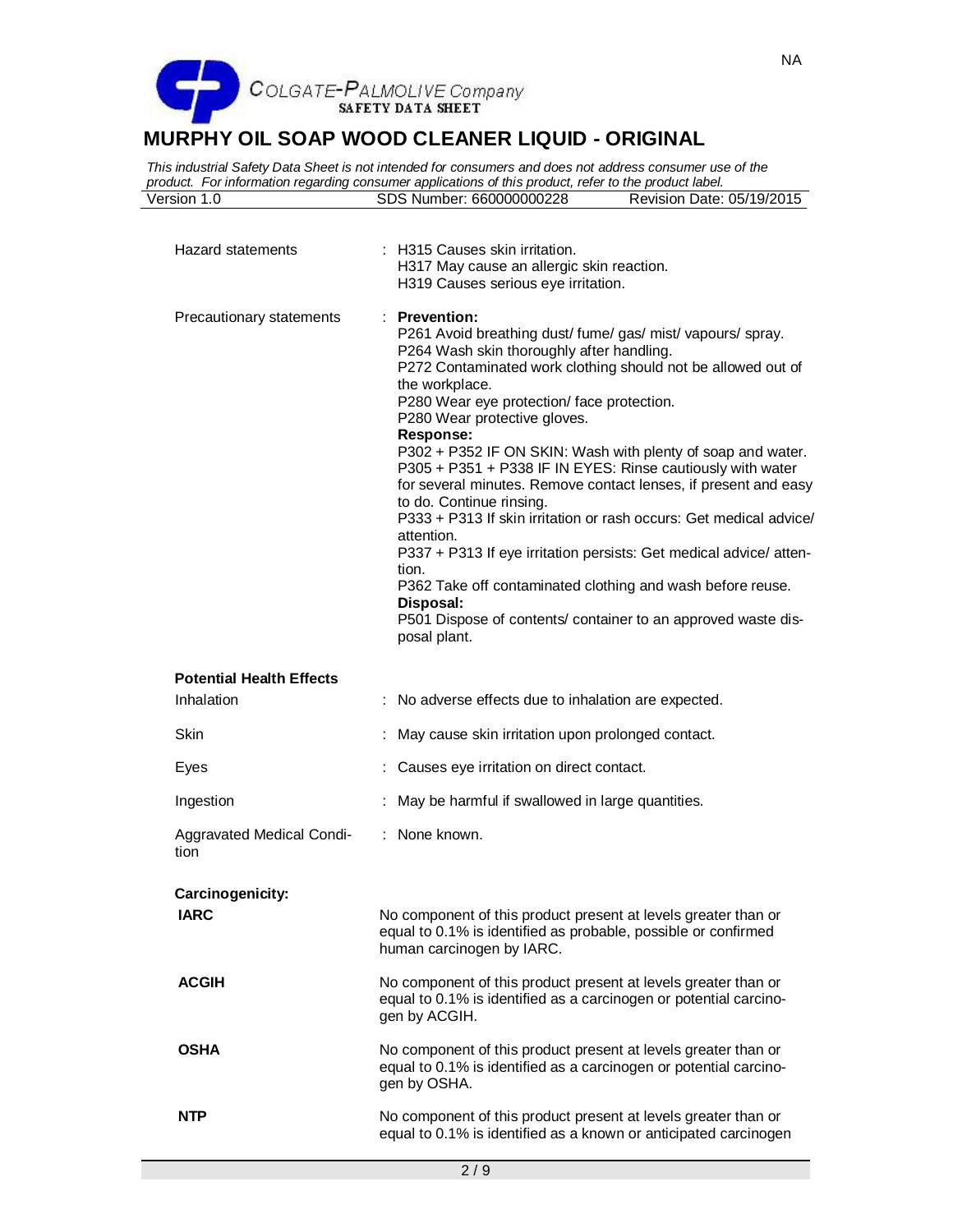

*This industrial Safety Data Sheet is not intended for consumers and does not address consumer use of the product. For information regarding consumer applications of this product, refer to the product label.* Version 1.0 SDS Number: 660000000228 Revision Date: 05/19/2015

by NTP.

#### **SECTION 3. COMPOSITION/INFORMATION ON INGREDIENTS**

#### **Hazardous components**

| Chemical Name                      | CAS-No.   | Concentration (%) |
|------------------------------------|-----------|-------------------|
| I SODIUM HYDROXIDE                 | 1310-73-2 | $> = 1 - 5$       |
| CITRONELLA (CYMBOPOGON NARDUS) OIL | 8000-29-1 | $>= 0.1 - 1.1$    |

#### **SECTION 4. FIRST AID MEASURES**

| If inhaled                                                        | : Remove victim to fresh air. Get medical attention, if symp-<br>toms persist.                                  |  |
|-------------------------------------------------------------------|-----------------------------------------------------------------------------------------------------------------|--|
| In case of skin contact                                           | : Flush skin with large amounts of water. If irritation develops<br>and persists, get medical attention.        |  |
| In case of eye contact                                            | : Flush eyes with water at least 15 minutes. Get medical atten-<br>tion if eye irritation develops or persists. |  |
| If swallowed                                                      | : Drink 8 ounces of clear water. Get medical attention.                                                         |  |
| Most important symptoms<br>and effects, both acute and<br>delayed | : Causes skin irritation.<br>May cause an allergic skin reaction.<br>Causes serious eye irritation.             |  |

#### **SECTION 5. FIREFIGHTING MEASURES**

| Suitable extinguishing media                     | : Use water spray, alcohol-resistant foam, dry chemical or car-<br>bon dioxide.                                   |
|--------------------------------------------------|-------------------------------------------------------------------------------------------------------------------|
| Hazardous combustion prod-<br>ucts               | : No hazardous combustion products are known                                                                      |
| Special protective equipment<br>for firefighters | : Self-contained breathing apparatus and full protective clothing<br>should be worn when fighting chemical fires. |

# **SECTION 6. ACCIDENTAL RELEASE MEASURES**

| Personal precautions, protec-<br>tive equipment and emer-<br>gency procedures | : Use personal protection recommended in Section 8 of the<br>SDS.                                                                        |
|-------------------------------------------------------------------------------|------------------------------------------------------------------------------------------------------------------------------------------|
| Methods and materials for<br>containment and cleaning up                      | : Cover with inert, absorbent material and remove to disposal<br>container. Spill area may be slippery. Flush with plenty of wa-<br>ter. |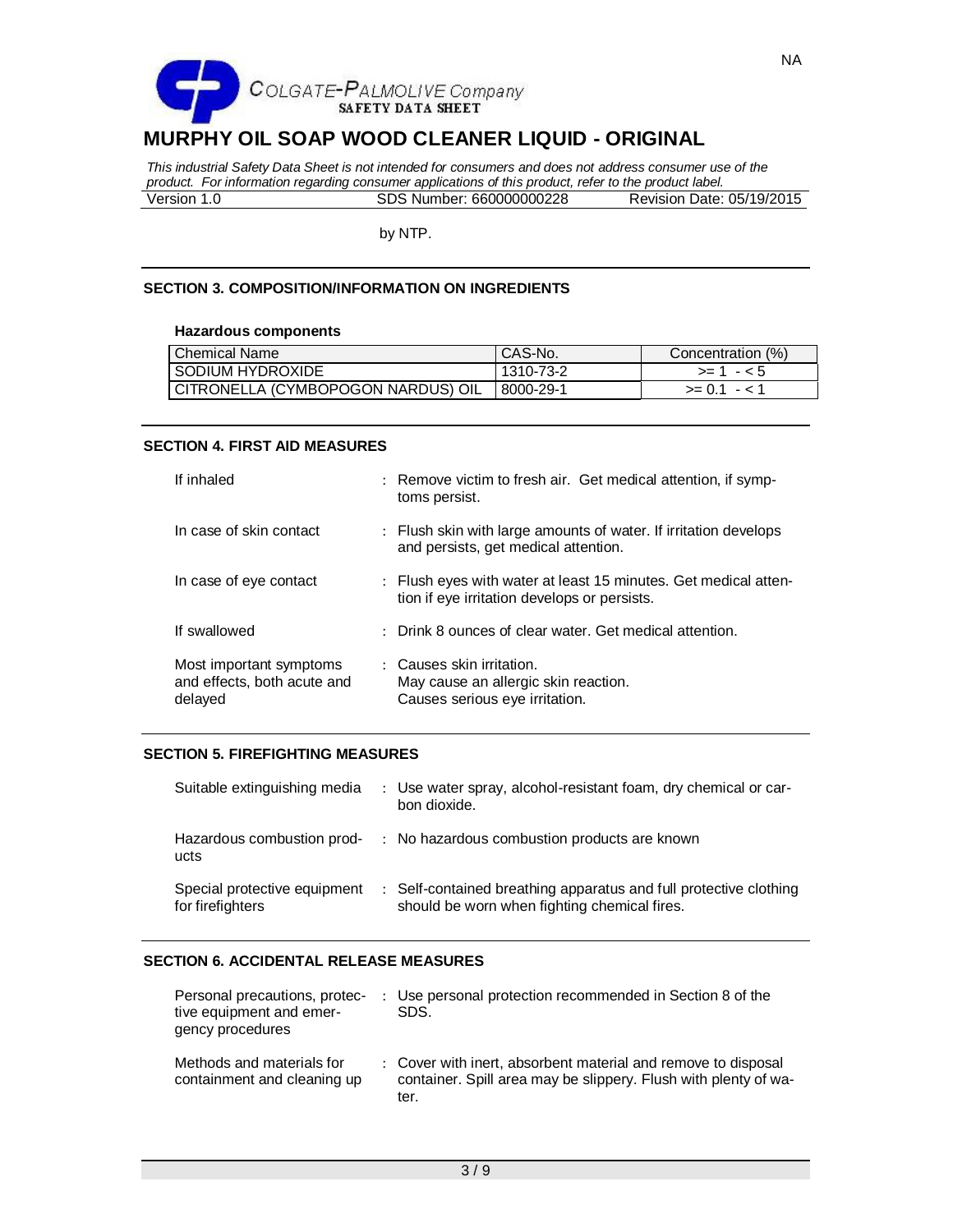

*This industrial Safety Data Sheet is not intended for consumers and does not address consumer use of the product. For information regarding consumer applications of this product, refer to the product label.* Version 1.0 SDS Number: 660000000228 Revision Date: 05/19/2015

# **SECTION 7. HANDLING AND STORAGE**

Conditions for safe storage : Store at controlled room temperature at 20-25°C (68-77°F).

# **SECTION 8. EXPOSURE CONTROLS/PERSONAL PROTECTION**

| Components                    | CAS-No.                                                                                                                                                                                                              | Value type<br>(Form of | Control parame-<br>ters / Permissible                        | <b>Basis</b>        |  |  |  |  |
|-------------------------------|----------------------------------------------------------------------------------------------------------------------------------------------------------------------------------------------------------------------|------------------------|--------------------------------------------------------------|---------------------|--|--|--|--|
|                               |                                                                                                                                                                                                                      | exposure)              | concentration                                                |                     |  |  |  |  |
| SODIUM HYDROXIDE              | 1310-73-2                                                                                                                                                                                                            | C                      | $2$ mg/m $3$                                                 | <b>ACGIH</b>        |  |  |  |  |
|                               |                                                                                                                                                                                                                      | C                      | $2$ mg/m $3$                                                 | <b>NIOSH REL</b>    |  |  |  |  |
|                               |                                                                                                                                                                                                                      | <b>TWA</b>             | $2$ mg/m $3$                                                 | OSHA Z-1            |  |  |  |  |
|                               |                                                                                                                                                                                                                      | C                      | $2$ mg/m $3$                                                 | OSHA P <sub>0</sub> |  |  |  |  |
| <b>Engineering measures</b>   | : In an industrial work environment, no special precautions or<br>control measures are required.                                                                                                                     |                        |                                                              |                     |  |  |  |  |
| Personal protective equipment |                                                                                                                                                                                                                      |                        |                                                              |                     |  |  |  |  |
| Respiratory protection        | : No personal respiratory protective equipment normally re-<br>quired.                                                                                                                                               |                        |                                                              |                     |  |  |  |  |
| Protective measures           | : In an industrial work environment, if a splash is likely, chemi-<br>cal goggles may be needed. Prolonged skin contact may<br>require protective gloves. For consumer use, no unusual<br>precautions are necessary. |                        |                                                              |                     |  |  |  |  |
| Hygiene measures              | skin contact.                                                                                                                                                                                                        |                        | : In an industrial work environment, avoid eye and prolonged |                     |  |  |  |  |

#### **Components with workplace control parameters**

#### **SECTION 9. PHYSICAL AND CHEMICAL PROPERTIES**

| Appearance  | : liquid      |
|-------------|---------------|
| Colour      | $:$ amber     |
| рH          | : 11.0        |
| Flash point | : $> 200 °F$  |
| Density     | : $1.0$ g/cm3 |

#### **SECTION 10. STABILITY AND REACTIVITY**

Possibility of hazardous reac- : Hazardous polymerisation does not occur. tions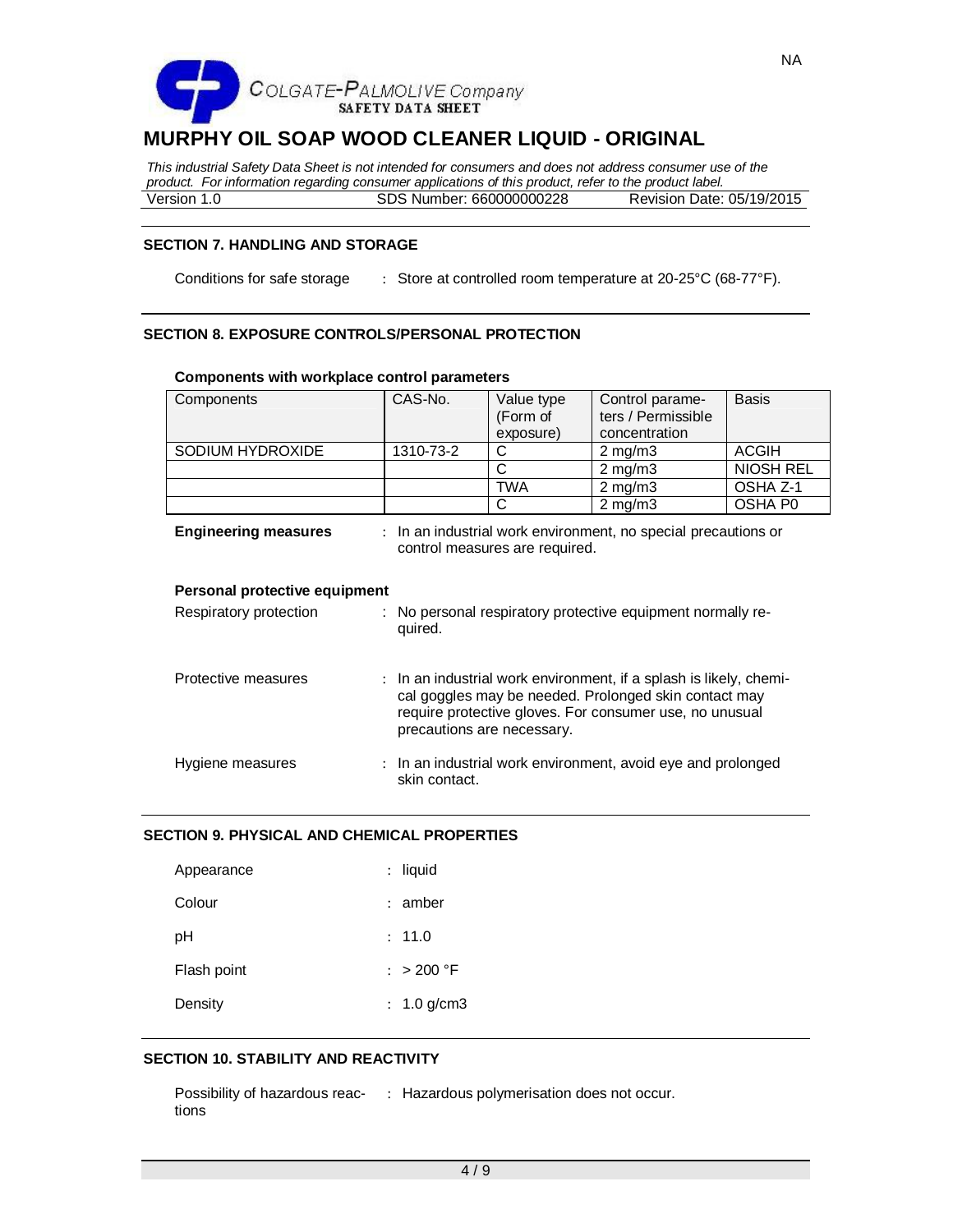

*This industrial Safety Data Sheet is not intended for consumers and does not address consumer use of the product. For information regarding consumer applications of this product, refer to the product label.* Version 1.0 SDS Number: 660000000228 Revision Date: 05/19/2015

Incompatible materials : Strong oxidizing agents Hazardous decomposition products : None known.

# **SECTION 11. TOXICOLOGICAL INFORMATION**

#### **Acute toxicity**

Not classified based on available information.

#### **Product:**

| Acute oral toxicity | : Acute toxicity estimate $:$ > 5,000 mg/kg<br>Method: Calculation method |
|---------------------|---------------------------------------------------------------------------|
|                     |                                                                           |

#### **Components:**

|  |  | SODIUM HYDROXIDE:                    |  |  |  |  |  |  |
|--|--|--------------------------------------|--|--|--|--|--|--|
|  |  | والمقام فالمسامس والمستحدث والمستنبذ |  |  |  |  |  |  |

| Acute oral toxicity       | : LD50 (Rabbit): 500 mg/kg   |
|---------------------------|------------------------------|
| Acute inhalation toxicity | : Remarks: No data available |

| Acute dermal toxicity | Remarks: No data available |
|-----------------------|----------------------------|

# **CITRONELLA (CYMBOPOGON NARDUS) OIL:**

| Acute oral toxicity       | : LD50 (Rat): $>$ 5,000 mg/kg |
|---------------------------|-------------------------------|
| Acute inhalation toxicity | : Remarks: No data available  |

| Acute dermal toxicity | : LD50 (Rabbit): $> 5,000$ mg/kg  |
|-----------------------|-----------------------------------|
|                       | Method: No information available. |

# **Skin corrosion/irritation**

Causes skin irritation.

# **Components:**

**SODIUM HYDROXIDE:** Remarks: No data available

# **CITRONELLA (CYMBOPOGON NARDUS) OIL:**

Result: Severe skin irritation

# **Serious eye damage/eye irritation**

Causes serious eye irritation.

# **Components:**

# **SODIUM HYDROXIDE:**

Remarks: No data available

# **CITRONELLA (CYMBOPOGON NARDUS) OIL:**

Result: Risk of serious damage to eyes.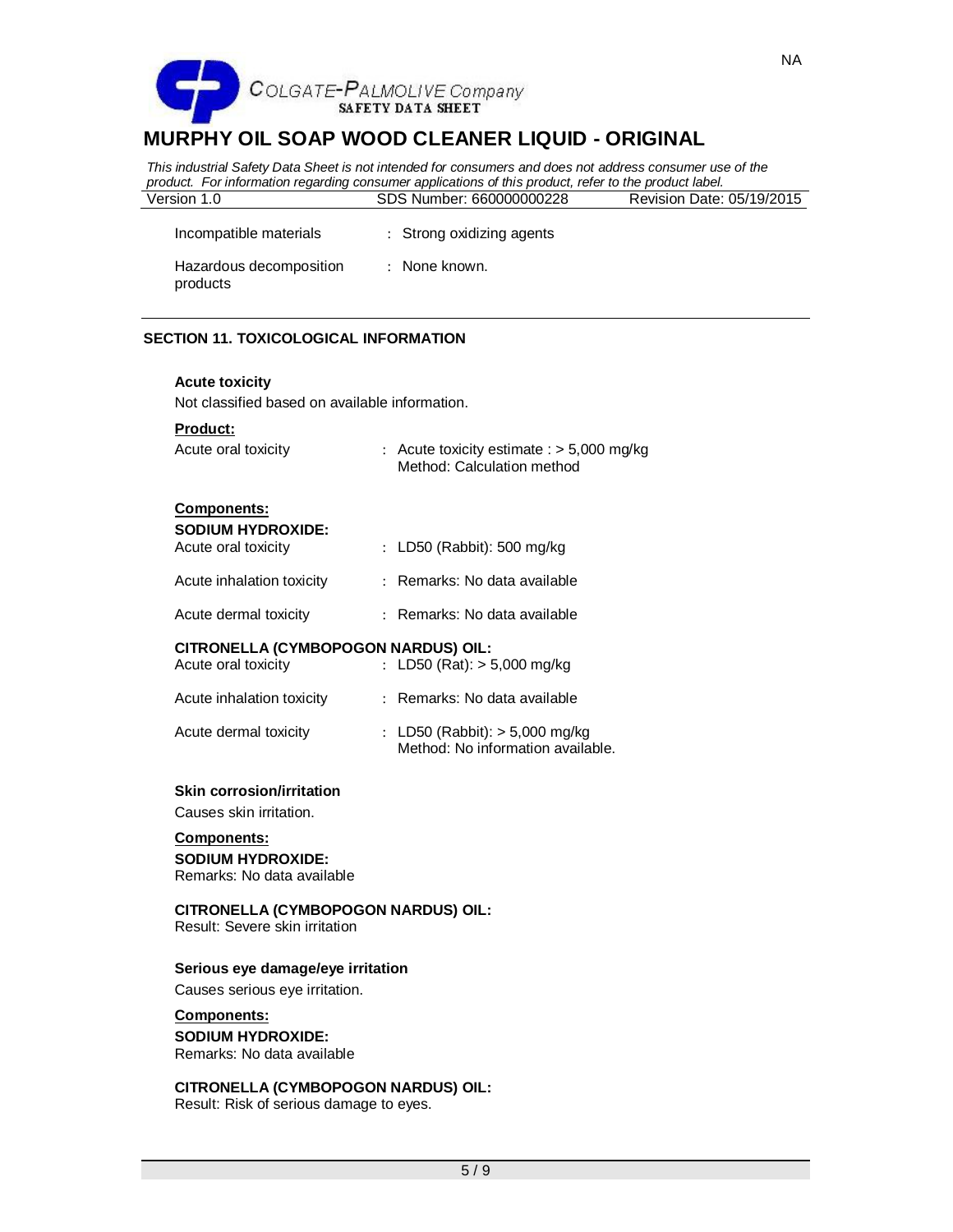

*This industrial Safety Data Sheet is not intended for consumers and does not address consumer use of the product. For information regarding consumer applications of this product, refer to the product label.* Version 1.0 SDS Number: 660000000228 Revision Date: 05/19/2015

#### **Respiratory or skin sensitisation**

Skin sensitisation: May cause an allergic skin reaction. Respiratory sensitisation: Not classified based on available information.

#### **Components:**

#### **SODIUM HYDROXIDE:**

Exposure routes: Inhalation Remarks: No data available

Exposure routes: Dermal Remarks: No data available

#### **CITRONELLA (CYMBOPOGON NARDUS) OIL:**

Exposure routes: Inhalation Remarks: No data available

Exposure routes: Dermal Result: May cause sensitisation by skin contact.

# **Germ cell mutagenicity**

Not classified based on available information.

#### **Carcinogenicity**

Not classified based on available information.

#### **Reproductive toxicity**

Not classified based on available information.

#### **STOT - single exposure**

Not classified based on available information.

#### **STOT - repeated exposure**

Not classified based on available information.

# **Aspiration toxicity**

Not classified based on available information.

#### **Further information**

#### **Product:**

Remarks: This product has not been tested as a whole. However, this formula was reviewed by expert toxicologists in the Product Safety Assurance Department of Colgate-Palmolive and is determined to be safe for its intended use. This review has taken into consideration available safety-related information including information on individual ingredients, similar formulas and potential ingredient interactions. This review is a component of the hazard determination used to prepare the statements in Section 3 of the SDS.

# **SECTION 12. ECOLOGICAL INFORMATION**

The product has not been tested as a whole for environmental toxicity. However, environmental information on the ingredients in this product have been reviewed by the Environmental, Health and Safety group of Colgate-Palmolive and determined to have an acceptable environmental profile. This evaluation is based on available information on individual ingredients, interactions of ingredients,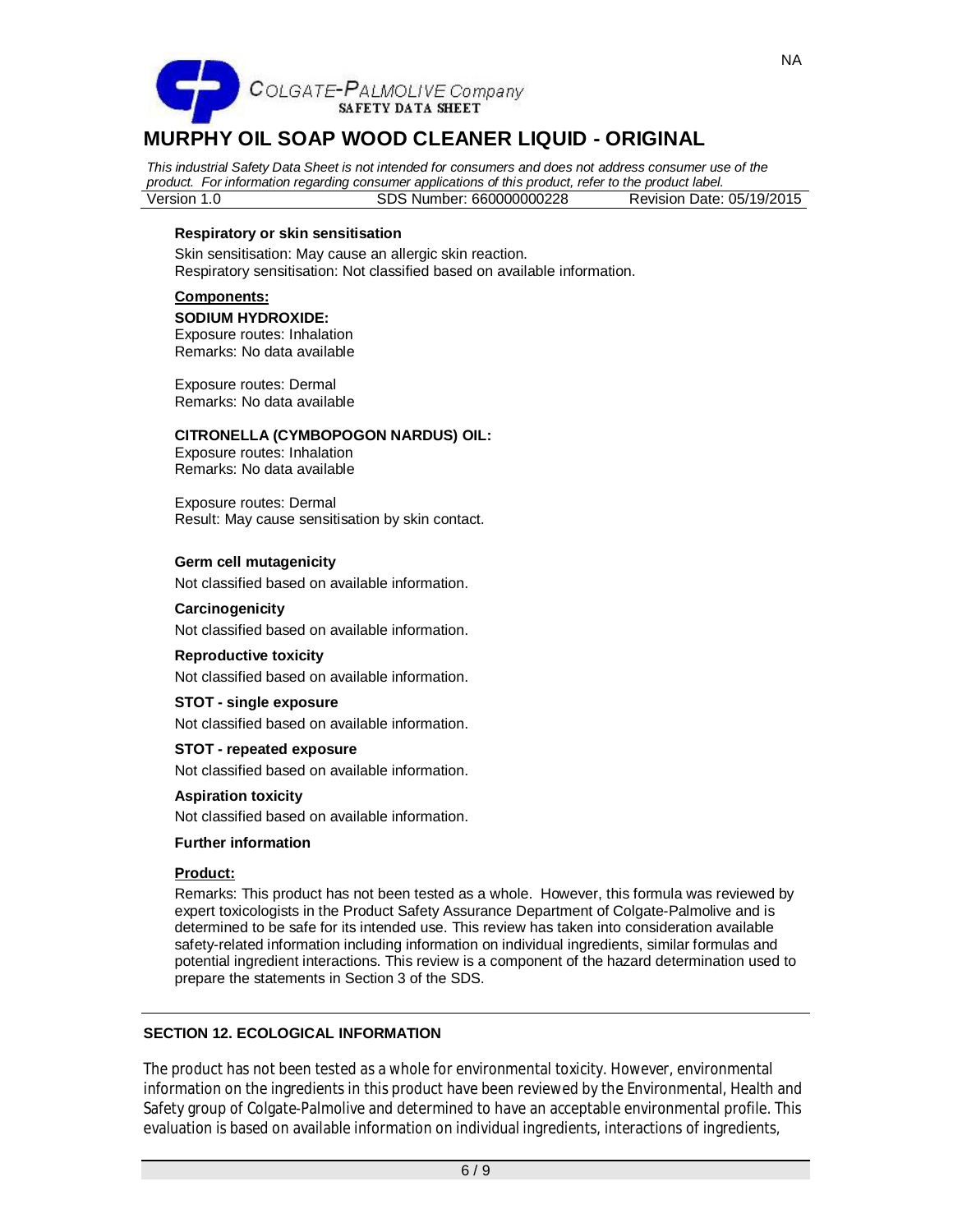

*This industrial Safety Data Sheet is not intended for consumers and does not address consumer use of the product. For information regarding consumer applications of this product, refer to the product label.* Version 1.0 SDS Number: 660000000228 Revision Date: 05/19/2015

and similar ingredients. Biodegradability claims are supported by data on ingredients (i.e., surfactants are biodegradable) or testing conducted on the final product (i.e., This product is biodegradable).

# **SECTION 13. DISPOSAL CONSIDERATIONS**

#### **Disposal methods**

Waste from residues : Any disposal practice must be in compliance with local, state and federal laws and regulations (contact local or state environment agency for specific rules). Do not dump in sewers, any body of water or on the ground.

#### **SECTION 14. TRANSPORT INFORMATION**

| <b>DOT</b> | Not regulated. |
|------------|----------------|
| <b>TDG</b> | Not regulated. |

- **IATA :** Not regulated.
- **IMDG :** Not regulated.

# **International Regulation**

**Transport in bulk according to Annex II of MARPOL 73/78 and the IBC Code** Not applicable for product as supplied.

# **National Regulations**

# **SECTION 15. REGULATORY INFORMATION**

**OSHA Hazards** : Toxic by ingestion

# **EPCRA - Emergency Planning and Community Right-to-Know Act**

# **CERCLA Reportable Quantity**

| Components              | CAS-No.   | (Ibs) | Component RQ   Calculated product RQ<br>(Ibs) |
|-------------------------|-----------|-------|-----------------------------------------------|
| <b>SODIUM HYDROXIDE</b> | 1310-73-2 | 1000  |                                               |

\*: Calculated RQ exceeds reasonably attainable upper limit.

# **SARA 304 Extremely Hazardous Substances Reportable Quantity**

This material does not contain any components with a section 304 EHS RQ.

**SARA 311/312 Hazards** : Acute Health Hazard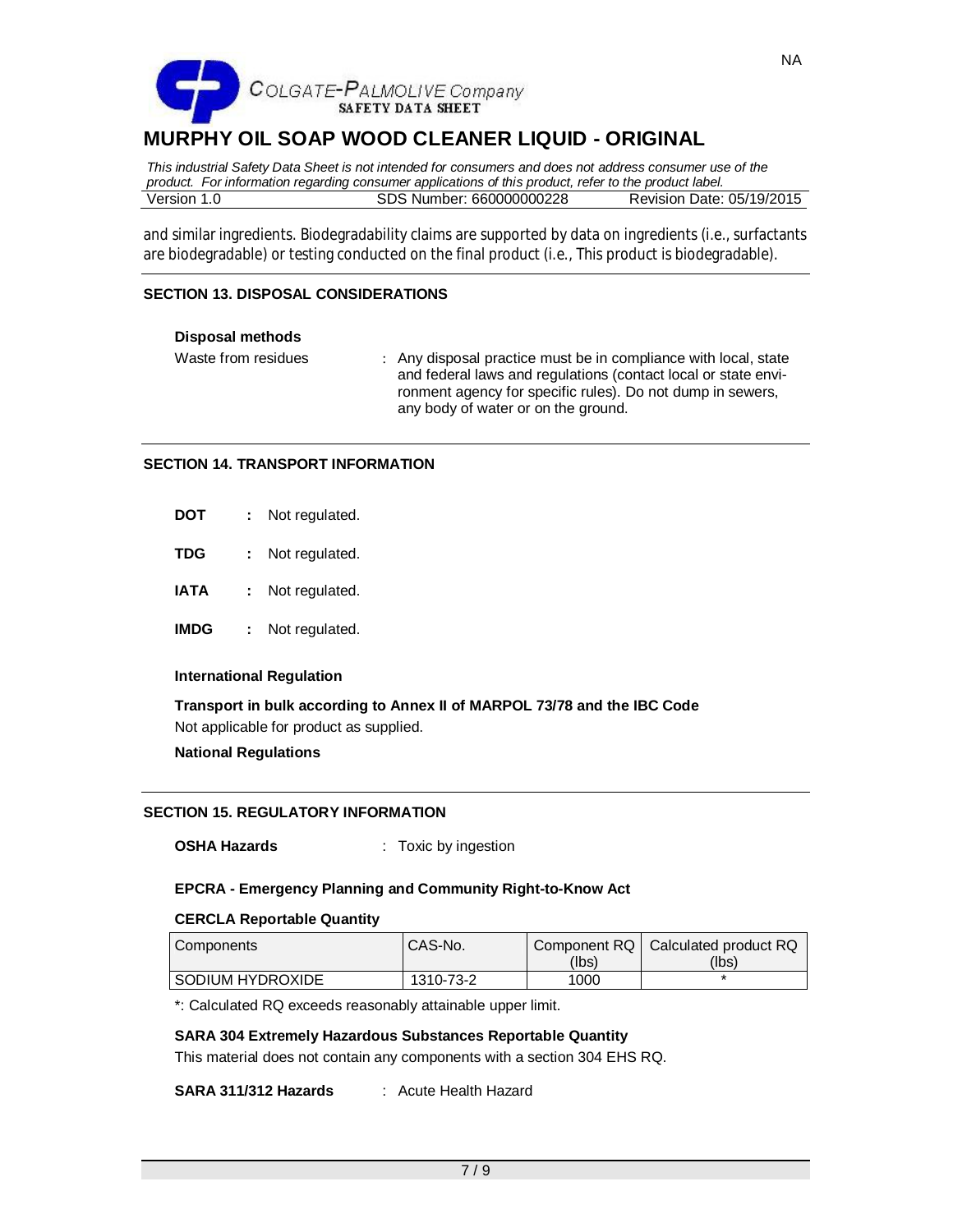

*This industrial Safety Data Sheet is not intended for consumers and does not address consumer use of the product. For information regarding consumer applications of this product, refer to the product label.* Version 1.0 SDS Number: 660000000228 Revision Date: 05/19/2015

| <b>SARA 302</b> | : No chemicals in this material are subject to the reporting re-<br>quirements of SARA Title III, Section 302.                                                                            |
|-----------------|-------------------------------------------------------------------------------------------------------------------------------------------------------------------------------------------|
| <b>SARA 313</b> | : This material does not contain any chemical components with<br>known CAS numbers that exceed the threshold (De Minimis)<br>reporting levels established by SARA Title III, Section 313. |

# **Clean Air Act**

This product does not contain any hazardous air pollutants (HAP), as defined by the U.S. Clean Air Act Section 12 (40 CFR 61).

This product does not contain any chemicals listed under the U.S. Clean Air Act Section 112(r) for Accidental Release Prevention (40 CFR 68.130, Subpart F).

This product does not contain any chemicals listed under the U.S. Clean Air Act Section 111 SOCMI Intermediate or Final VOC's (40 CFR 60.489).

#### **Clean Water Act**

The following Hazardous Substances are listed under the U.S. CleanWater Act, Section 311, Table 116.4A:

SODIUM HYDROXIDE 1310-73-2

The following Hazardous Chemicals are listed under the U.S. CleanWater Act, Section 311, Table 117.3:

SODIUM HYDROXIDE 1310-73-2

This product does not contain any toxic pollutants listed under the U.S. Clean Water Act Section 307

#### **Massachusetts Right To Know**

| SODIUM HYDROXIDE                   | 1310-73-2 |
|------------------------------------|-----------|
| <b>TRISODIUM NITRILOTRIACETATE</b> | 5064-31-3 |

#### **Pennsylvania Right To Know**

| <b>WATER</b>     | Water      |
|------------------|------------|
| Sodium tallate   | 61790-45-2 |
| SODIUM HYDROXIDE | 1310-73-2  |

#### **New Jersey Right To Know**

| WATFR            | Water      |
|------------------|------------|
| Sodium tallate   | 61790-45-2 |
| SODIUM HYDROXIDE | 1310-73-2  |

| <b>California Prop 65</b> | : This product does not contain any chemicals known to State   |
|---------------------------|----------------------------------------------------------------|
|                           | of California to cause cancer, birth defects, or any other re- |
|                           | productive harm.                                               |

#### **The components of this product are reported in the following inventories:**

 $\therefore$  All ingredients in this product are listed on the TSCA Inventory or are not required to be listed on the TSCA Inventory.

#### **Inventories**

AICS (Australia), DSL (Canada), IECSC (China), REACH (European Union), ENCS (Japan), ISHL (Japan), KECI (Korea), NZIoC (New Zealand), PICCS (Philippines), TSCA (USA)

NA